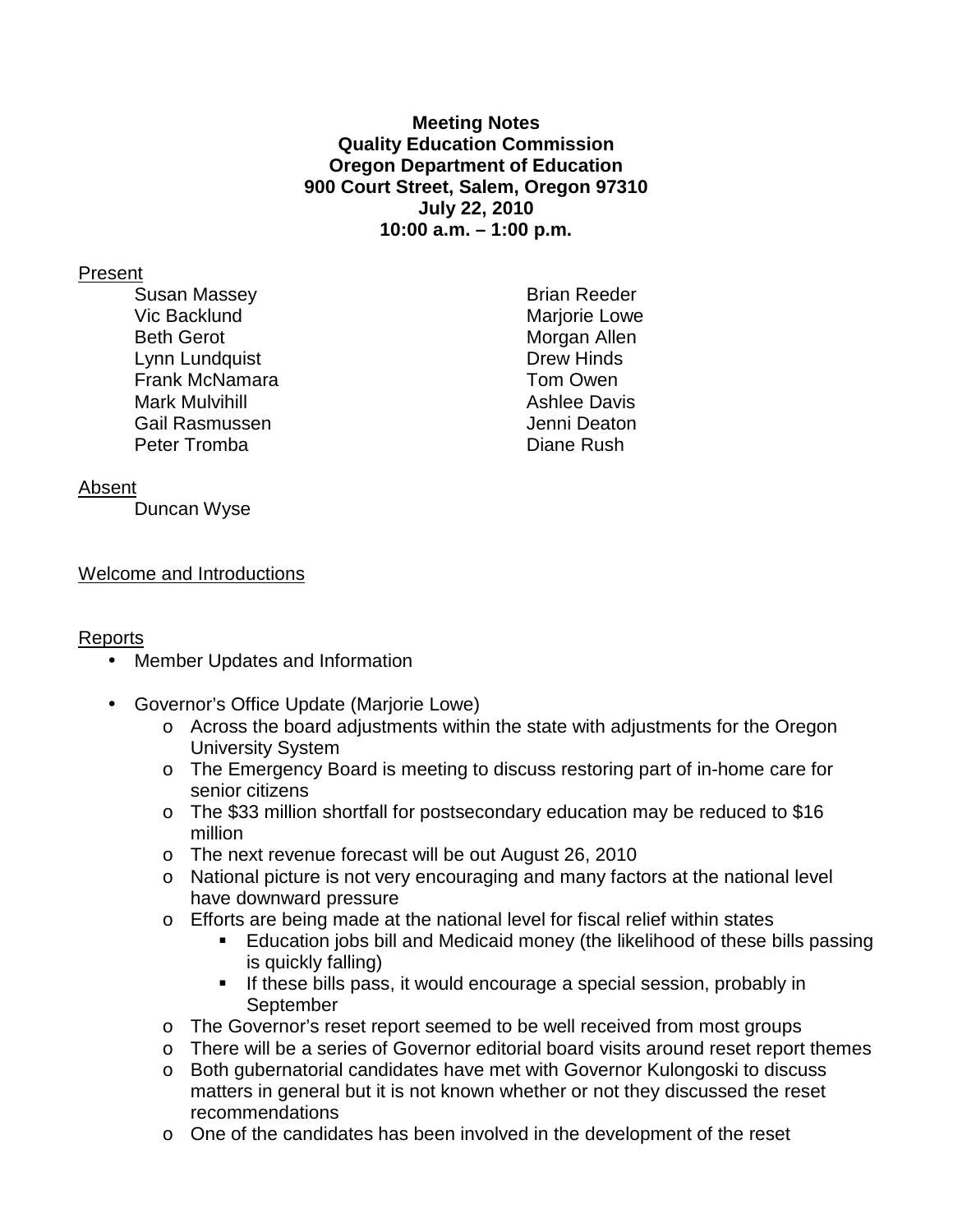- o Work is being done to have the work of the PSQEC placed in statute
- o Race to the Top
	- **EXEDENT** Committee will begin meeting in mid-August to discuss restructuring/reform and consider next steps for Oregon schools
	- **Commissioner Mulvihill is on the short list to be selected**
	- Congress may continue to fund phase 3 of RTTT
	- **Timeline for next round's submission is by mid-November (tied to** Legislative session)
- Legislative Update (Morgan Allen)
	- $\circ$  \$243 million is the K-12 share of state funding
	- o School districts and boards are still struggling with the reductions, and many are making significant cuts to their budgets, calendar days and staff
	- o Some districts holding out for federal dollars
	- o Situation is best described as 'uncertain'
	- o Question whether districts should spend their reserves now or make cuts now
	- o Special session is complicated related to medicaid dollars
	- o Revenue forecast coming out at the end of August
	- o It is difficult to predict whether the September forecast will still be on a downturn
	- o Legislative Update Discussion
		- No one is proposing any way to change the inevitable
		- It is incumbent that we change some very basic ways we conduct business
		- Some ways to make changes will be discussed at the upcoming business conference
		- **Districts must look at ways they will change education**
		- **Some districts/boards are looking at the Quality Education Model and** pulling information from it
		- Beth's district is forming a group to get good ideas out for their board to consider and identify what is essential and what could be cut
		- **Technology resources must be considered**
		- If is less likely that there will be a special session
		- The severity and longevity of the situation will give rise to some different mindsets and it will be very real this time around
		- The classroom teacher is sacred
		- Oregon is defensive to local control but cannot afford that any longer
		- **Local control vs. centralization is being considered**
		- Consolidation of administrative units is an option. ESDs are among those being actively considered, but there are some obvious district consolidations that might be good choices.
		- We cannot pay for Measure 5 any longer
		- **If we lose this opportunity for transformational control, we will never get it** back
		- **Discussion around Alternative 1 and Alternative 2 in the QEM report and** could a better writing of Alternative 1 reflect some of these issues?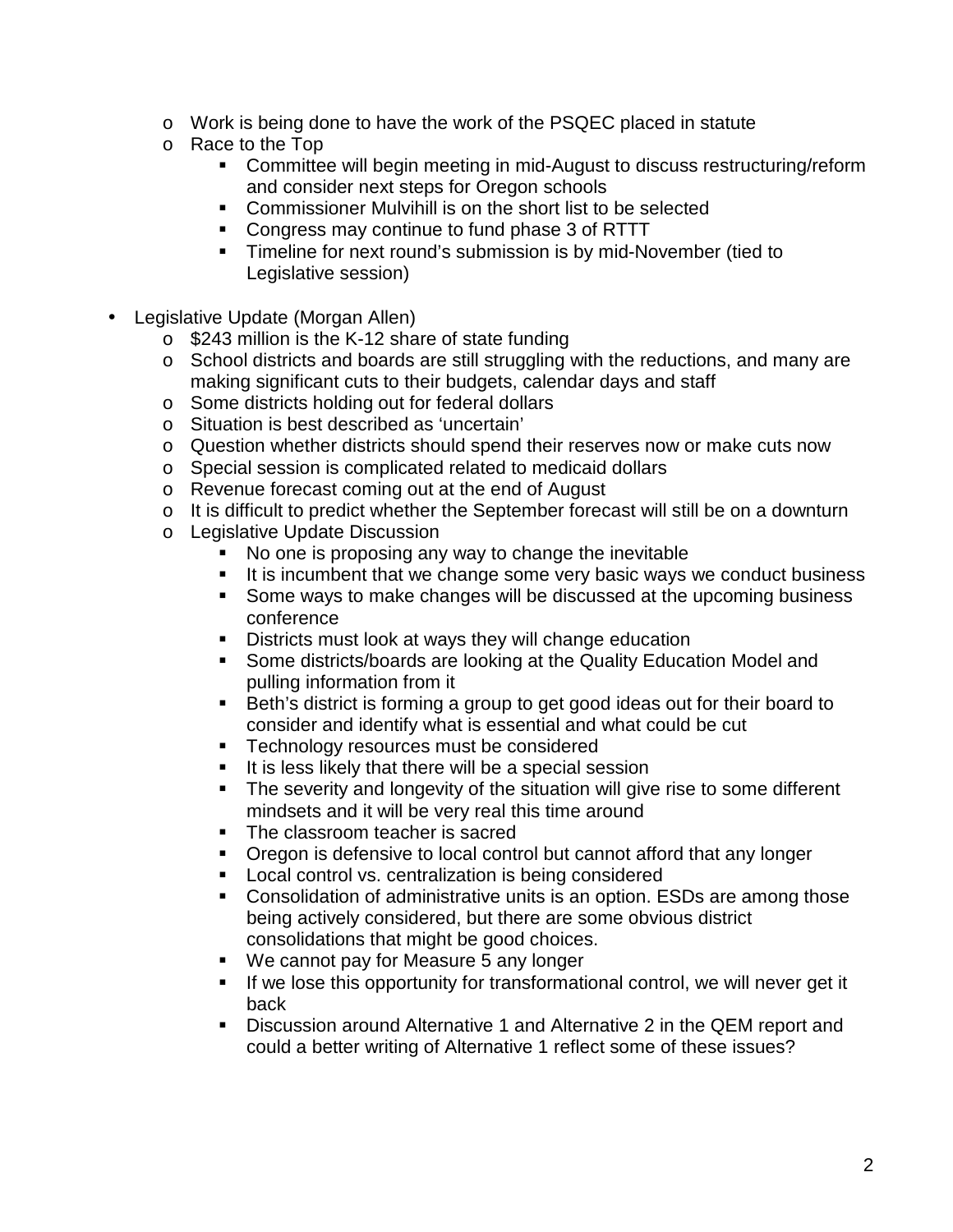# Discussion (Commissioners and Others)

- Full Written Report
	- o Some think that format changes may give the audience the ability to select specific topics they want to read
		- Consider adding an abstract or preparing a certain section as a stand alone piece
		- Consider adding an appendix
		- Consider adding attention-catching headlines as used in the publishing industry
		- Consider a footnoted appendix as done in the Best Practices Panel's report
	- o Data-driven decisionmaking is becoming more valued
	- o Could renew awareness of the QEM document with specific groups
	- o Using headlines could help legislators become more aware of other important information and not just the big number
	- o In the past, the QEC has demonstrated the model at conferences (COSA, OSBA, OEA)
	- o All stakeholders could have a conversation how this would apply to them (e.g., McMinnville School District created a staffing calculator for district use)
	- o The reality is that it is time to reevaluate how we do the QEM report since it wasn't originally designed to be used by districts
	- o Some school administrators do not want to look at the report because it is the funding level that will never be reached
	- o Must remember that despite economic challenges in Oregon, there are still successes
	- o For some, the perception of the QEM is that it doesn't matter anyway
	- o Would the model change if there was more discussion of how to do education differently?
	- o There is controversy about the very existence of the QEC with the legislative shift from a pure policy piece to ways the schools could better use the information
	- o Could also launch a deliberate focused effort to publish the existence and purpose of the document
	- o From a school board's perspective, in looking at best practices, it contains good information for boards in being more targetted and focused (it's not just for staff but also for board members on the local level)
	- o At a future QEC meeting, there will be discussion on how to publicize and make the model more user-friendly
	- o We should emphasize cost and outcomes if we want to present this to practitioners
	- o Practitioners are looking for recommendations with low costs
	- o State specific details that demonstrate 'more bang for your buck' (e.g., looping teachers is very effective and adds no cost while a mentoring program is very costly)
	- o Continued discussion on specific sections of the report ('Conclusions' page should be renamed and 'Conclusions Box' should be removed) and options of how to format and change some parts without rewriting the whole document
	- o Page 29 seems like an organizing page for the entire document, therefore it could make sense to move some of the paragraphs on page 29 to the Preface
	- o Frank believes this change would emphasize the big number too much